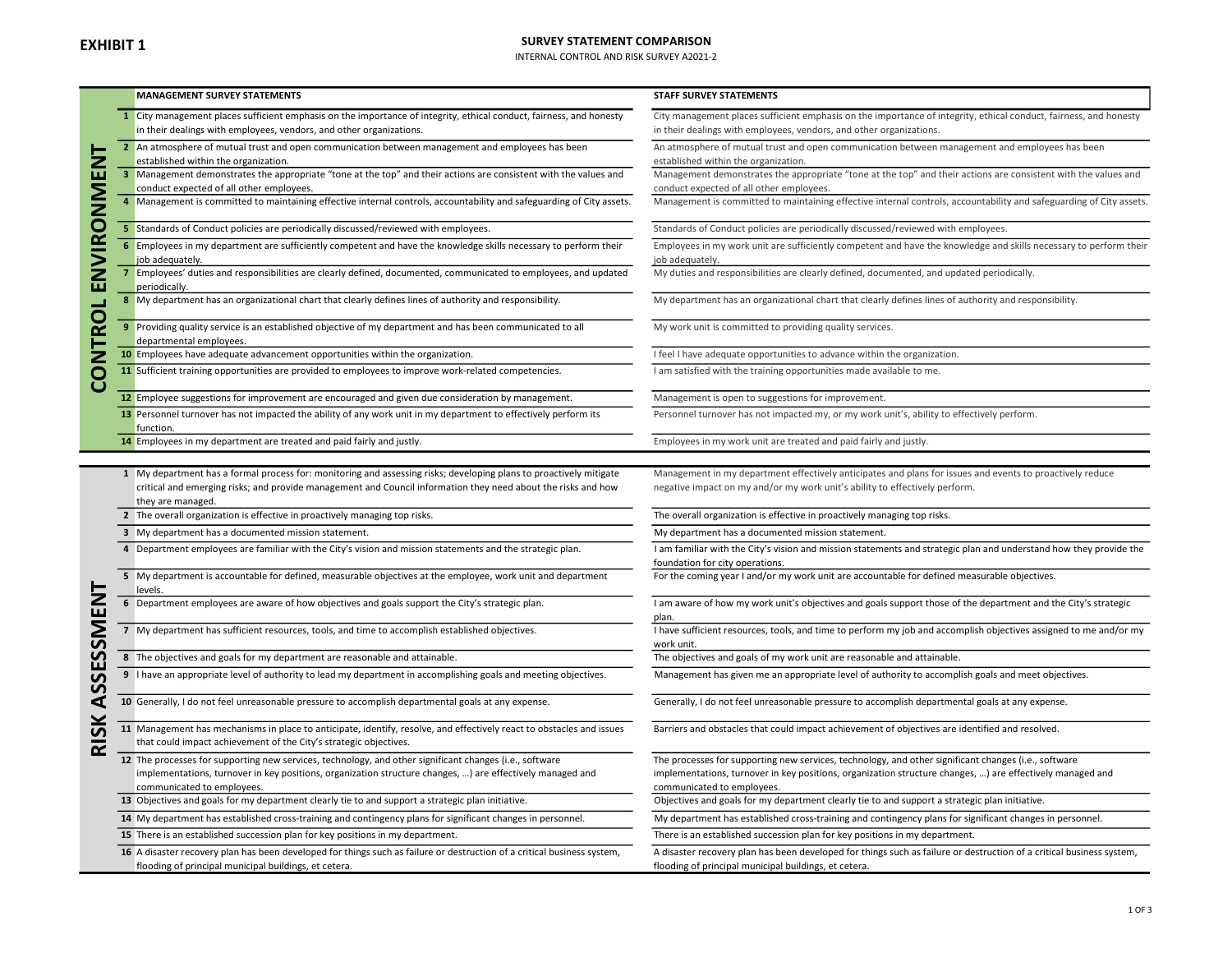## SURVEY STATEMENT COMPARISON

INTERNAL CONTROL AND RISK SURVEY A2021-2

|                                            | <b>MANAGEMENT SURVEY STATEMENTS</b>                                                                                                                                                                                                                                              | <b>STAFF SURVEY STATEMENTS</b>                                                                                                                                                                                                                          |
|--------------------------------------------|----------------------------------------------------------------------------------------------------------------------------------------------------------------------------------------------------------------------------------------------------------------------------------|---------------------------------------------------------------------------------------------------------------------------------------------------------------------------------------------------------------------------------------------------------|
|                                            | 1 Directorate/department policies and procedures are formalized, easily accessible and communicated to employees.                                                                                                                                                                | Directorate/department policies and procedures are formalized, easily accessible and communicated to employees.                                                                                                                                         |
|                                            | 2 Policies and procedures for my department are adequate, reasonable, consistent, and enable employees to do their<br>jobs effectively.                                                                                                                                          | Policies and procedures for my department are adequate, reasonable, consistent, and enable employees to do their<br>jobs effectively.                                                                                                                   |
| $\mathbf{v}$                               | 3 All procedures related to performing significant processes specific to my department's operations are documented,<br>kept up to date, and are accessible to employees.                                                                                                         | All procedures related to performing significant processes specific to my work unit are documented, kept up to<br>date, and are accessible to employees.                                                                                                |
|                                            | 4 There is someone designated in each department, work unit and/or at the directorate level to maintain policies and<br>procedures.                                                                                                                                              | There is someone designated in each department, work unit and/or at the directorate level to maintain policies and<br>procedures.                                                                                                                       |
|                                            | 5 City-wide policies and procedures are clearly defined and easily accessible to employees.                                                                                                                                                                                      | City-wide policies and procedures are clearly defined and easily accessible to employees.                                                                                                                                                               |
| CTIVITIE                                   | 6 Managerial employees in my department are sufficiently familiar with city-wide policies related to personnel<br>management, financial matters, and regulatory compliance, and use of information and technology.                                                               | Managerial employees in my department are sufficiently familiar with city-wide policies related to personnel<br>management, financial matters, and regulatory compliance, and use of information and technology.                                        |
| ৰ<br><b>CONTROL</b>                        | 7 All department employees are familiar with the City's Standard of Conduct policies including work standards and<br>employee performance, behavioral standards of conduct, conflict of interest, gifts, entertainment, and gratuities<br>and use of information and technology. | I am familiar with the City's Standard of Conduct policies including work standards and employee performance,<br>behavioral standards of conduct, conflict of interest, gifts, entertainment, and gratuities, and use of information<br>and technology. |
|                                            | 8 Employees who break laws, rules, and regulations affecting the organization or steal City property will be caught.                                                                                                                                                             | Employees who break laws, rules, and regulations affecting the organization or steal City property will be caught.                                                                                                                                      |
|                                            | 9 Appropriate remedial actions taken by management in response to employees breaking laws/rules/regulations or<br>theft of City property.                                                                                                                                        | Appropriate remedial actions taken by management in response to employees breaking laws/rules/regulations or<br>theft of City property.                                                                                                                 |
|                                            | 10 All City property, inventory and other assets in my department are adequately safeguarded from loss, waste, and<br>theft.                                                                                                                                                     | All City property and other assets in my area are adequately safeguarded from loss, waste, and theft.                                                                                                                                                   |
|                                            | 11 Internal controls are sufficient to prevent fraud.                                                                                                                                                                                                                            | Internal controls are sufficient to prevent fraud.                                                                                                                                                                                                      |
|                                            | 12 The effectiveness of internal controls is monitored.                                                                                                                                                                                                                          | The effectiveness of internal controls is monitored.                                                                                                                                                                                                    |
|                                            | 13 Employees are appropriately trained for general workplace safety and compliance with applicable regulatory<br>requirements for their job.                                                                                                                                     | Employees are appropriately trained for general workplace safety and compliance with applicable regulatory<br>requirements for their job.                                                                                                               |
|                                            | 14 Electronic and hard copy files containing private and confidential information are properly protected and secured<br>through restricted access, appropriate training, and other methods.                                                                                      | Electronic and hard copy files containing private and confidential information are properly protected and secured<br>through restricted access, appropriate training, and other methods.                                                                |
|                                            |                                                                                                                                                                                                                                                                                  |                                                                                                                                                                                                                                                         |
| <b>MMO</b>                                 | 1 A process for department employees to provide recommendations for process improvements has been established<br>and communicated to employees.                                                                                                                                  | There is a way for me to provide recommendations for process improvement.                                                                                                                                                                               |
|                                            | 2 The interaction between management and staff enables employees to do their job effectively.                                                                                                                                                                                    | The interaction between management and my work unit enables us to perform our jobs effectively.                                                                                                                                                         |
| $\overline{C}$                             | 3 The communication across departmental boundaries and between functional units enables my department to<br>perform effectively.                                                                                                                                                 | The communication across departmental boundaries within my department enables us to perform our jobs<br>effectively.                                                                                                                                    |
| ಹ                                          | 4 Behavior that is expected of department employees has been clearly communicated.                                                                                                                                                                                               | Management has clearly communicated to me the behavior that is expected of me.                                                                                                                                                                          |
| $\mathbf{z}$                               | 5 Employees, management, and work groups cooperate to reach shared goals.                                                                                                                                                                                                        | Employees, management, and work groups cooperate to reach shared goals.                                                                                                                                                                                 |
| TIO                                        | 6 Timely and accurate reports on my department's performance relative to established objectives are reviewed and<br>communicated to department employees.                                                                                                                        | I am informed periodically of my work unit's actual performance relative to established objectives.                                                                                                                                                     |
|                                            | 7 Employees in my department sufficient access to information needed to perform effectively.                                                                                                                                                                                     | I have access to sufficient information to do my job.                                                                                                                                                                                                   |
| <b>RMA</b><br>Ō                            | 8 Employees are aware of how to anonymously report suspected instances of employee misconduct or<br>unethical/fraudulent activity.                                                                                                                                               | I know how to anonymously report suspected instances of employee misconduct or unethical/fraudulent activity.                                                                                                                                           |
| ū.                                         | 9 Wrongdoing that is reported to management is appropriately and timely addressed.                                                                                                                                                                                               | If I report wrongdoing to my supervisor, I am confident the wrongdoing will stop.                                                                                                                                                                       |
| $\overline{\underline{\underline{\bf Z}}}$ | 10 Employees who report suspected improprieties are protected from reprisal.                                                                                                                                                                                                     | Employees who report suspected improprieties are protected from reprisal.                                                                                                                                                                               |